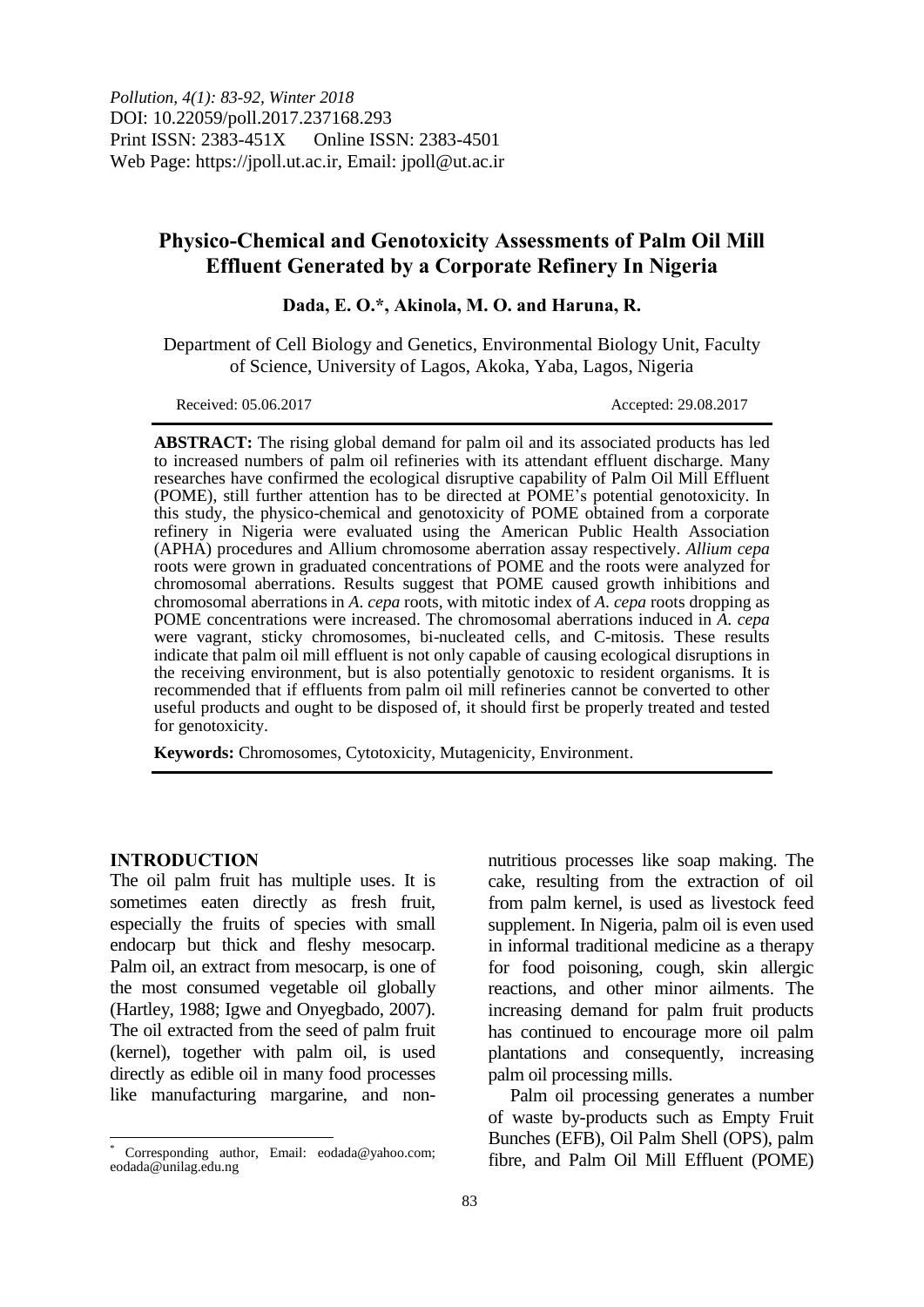(Rupani et al., 2010; Otti et al., 2014). Among them, the latter (POME) is considered to be most environmentallyharmful when discharged untreated (TDIW, 1997; Rupani et al., 2010; Madaki and Seng, 2013). Palm oil mill effluent is a thick, brownish, colloidal slurry of water made up of oil, suspended solids, fatty acids, proteins, carbohydrates, and other plant materials (Okwute and Isu, 2007; Ohimain et al., 2012; Syirat et al., 2014). Untreated or undertreated POME can cause pollution-related problems, altering a number of environmental parameters like Dissolved Oxygen (DO), Biological Oxygen Demand (BOD), Chemical Oxygen Demand (COD), Carbon To Nitrogen (C/N) ratio, etc. (Okwute and Isu, 2007; Awotoye et al., 2011; Rupani et al., 2013).

As a one-time world's largest, and currently about the fifth largest, producer of palm oil (Parveen et al., 2010; Otti et al., 2014), Nigeria is home to a number of corporate and numerous traditional, smallscale, local palm oil refineries, which discharge their attendant effluent into the environment. Literature is awash with studies describing describing the environmental problems of POME, due to its observed toxic physico-chemical properties (Okwute and Isu, 2007; Igwe and Onyeagbado, 2007; Rupani et al., 2010; Ohiman et al., 2012; Syirat et al., 2014). However, research attention also needs to be focussed on the evaluation of genotoxic potentials of POME. The present study evaluates the physicochemical and genotoxicity of POME, obtained from a corporate refinery in Nigeria, using the American Public Health Association (APHA) procedures and Allium chromosome aberration assay respectively; the latter being a fast, easy-to-handle genotoxicity test that gives reliable results (Rank and Nelson, 1994).

### **MATERIALS AND METHODS**

The palm oil mill effluent, used for this study, was obtained from the Nigeria Institute for Oil Palm Research (NIFOR), Edo State, Nigeria. The effluent, which had been treated prior to disposal, was collected and transported to the laboratory in a 10-litre high, density plastic container, which was refrigerated at  $4^{\circ}$ C throughout the study (Ademoroti, 2006).

The average-sized onion bulbs (*Allium cepa* L.), used for the study, were procured from Bariga market in Lagos, Nigeria. The onions were sun-dried for two weeks, after which the dry ones were selected for the test. The chemicals, beakers, test tubes, and other glass wares used for the study were collected from the laboratory store house of the Department of Cell Biology and Genetics, Faculty of Science, University of Lagos, Nigeria. All chemicals used were of analytical grade.

Palm oil mill effluent samples were analysed for physico-chemical properties (pH, DO, BOD<sub>5</sub>, COD, suspended solids, total nitrogen oil, and grease), using the methods prescribed by the American Public Health Association (APHA, 1998) and Ademoroti (2006). A number of metals in the POME samples, namely lead (Pb), Zinc (Zn), Cadmium (Cd), Copper (Cu), and Chromium (Cr), were also analysed according to APHA (1998). Some of the results obtained from the physico-chemical analyses of POME were compared with the limits contained in the Environmental Management Guideline for the Palm Oil Industry published by Thai Department of Industrial Works (TDIW, 1997) as this was the only readily-available guideline, specifically released for palm oil industry.

To analyze the metals, 100 ml of the effluent sample was digested via heating with concentrated  $HNO<sub>3</sub>$  until the volume was reduced to  $3 - 5$  ml. This volume was made up to 10 ml with  $0.1$  N HNO<sub>3</sub>. The concentration of the metal was estimated by using Atomic Spectrophotometer (Perkin Elmer Analyte A 200 model).

The Allium assay test was adapted from Fiskesjo (1997) and Olorunfemi et al.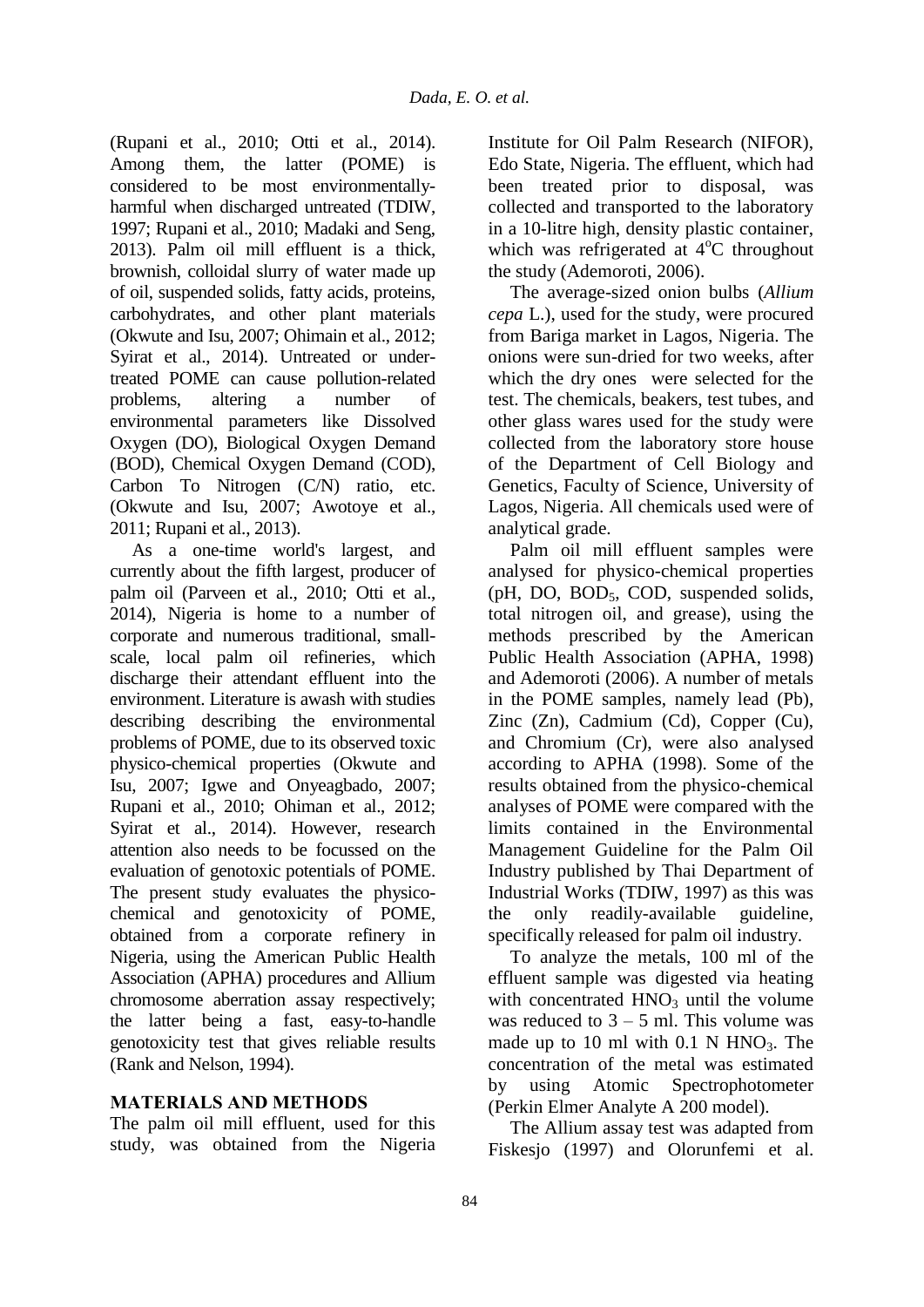(2011). The outer scales and brownish bottom plates of sun-dried bulbs were carefully removed, leaving the ring of primordial root intact. The peeled bulbs were placed in de-chlorinated tap water during the cleaning procedure to prevent the primordial from drying up.

The onion bulbs were grown in tap water at room temperature for 24 hours. When the roots were  $1 - 2$  cm long, they got transferred to the prepared POME concentrations of 10%, 20%, 30%, 100% (v/v, POME/water), and sole water (control). The test substrates were changed daily. Six onion bulbs were set up for each concentration and the control, out of which the best five were selected for evaluation.

To evaluate root growth inhibition, the roots of five onion bulbs with the best growth at each concentration were removed with a forceps. Their lengths were measured (in cm) with a meter rule at the end of the exposure period. The data were used to determine:

Mean root length 
$$
(cm)
$$
 =  $\frac{Summation of root lengths}{Total number of root lengths counted}$  (1)

Percentage root length = 
$$
\frac{\text{root length in test solution}}{\text{root length in control}} \times 100
$$
 (2)

 root lenth in control root length in test solution Percentage root length inhibition 100 root length in control water (3)

The squash technique for onion root was used for chromosomal investigation, as described by Adegbite and Olorode (2002). Chromosome samples were prepared from the root tip meristem, containing activelydividing cells. One root tip was squashed on each slide, stained with acetocarmine for 10 minutes. Cover slips were carefully lowered onto the slide to exclude air bubble. To prevent the possible drying out of the preparation by the heat of the microscope, the cover slips were sealed on the slides with clear fingernail polish. The

slides were observed under the X40 objective of light microscope (Leica 2000 phase contrast microscope). Data on total cells, total dividing cells, and cells carrying chromosomal aberrations were taken from the slides, prepared for each of the different concentrations as well as the control.

Mitotic index was calculated by expressing the number of dividing cells as a percentage of total cells, counted for each of the treatments and the control.

Number of dividing cells Mitotic Index 100 Total number of cells (4) mitotic index in control mitotic index in test solution Percentage Mitotic Inhibition 100 

Percentage Mitotic Inhibition = 
$$
\frac{\text{miolet index in control}}{\text{miotic index in control}} \times 100
$$
 (5)

\nThe frequency of chromosomal

\ninteracting of total number of dividing a. (5) and (5) are determined.

There are the number of total chromosomal aberrations

\nPercentage aberration = 
$$
\frac{\text{Number of total chromosomal aberrations}}{\text{Total number of dividing cells}}
$$
 × 100

\n(6)

The generated data was processed with Analysis of Variance (ANOVA) and the mean values were compared with Duncan

the number of aberrant cells as a

Multiple Range Test (DMRT). Chi-square test was used to compare cell counts among POME concentration groups. All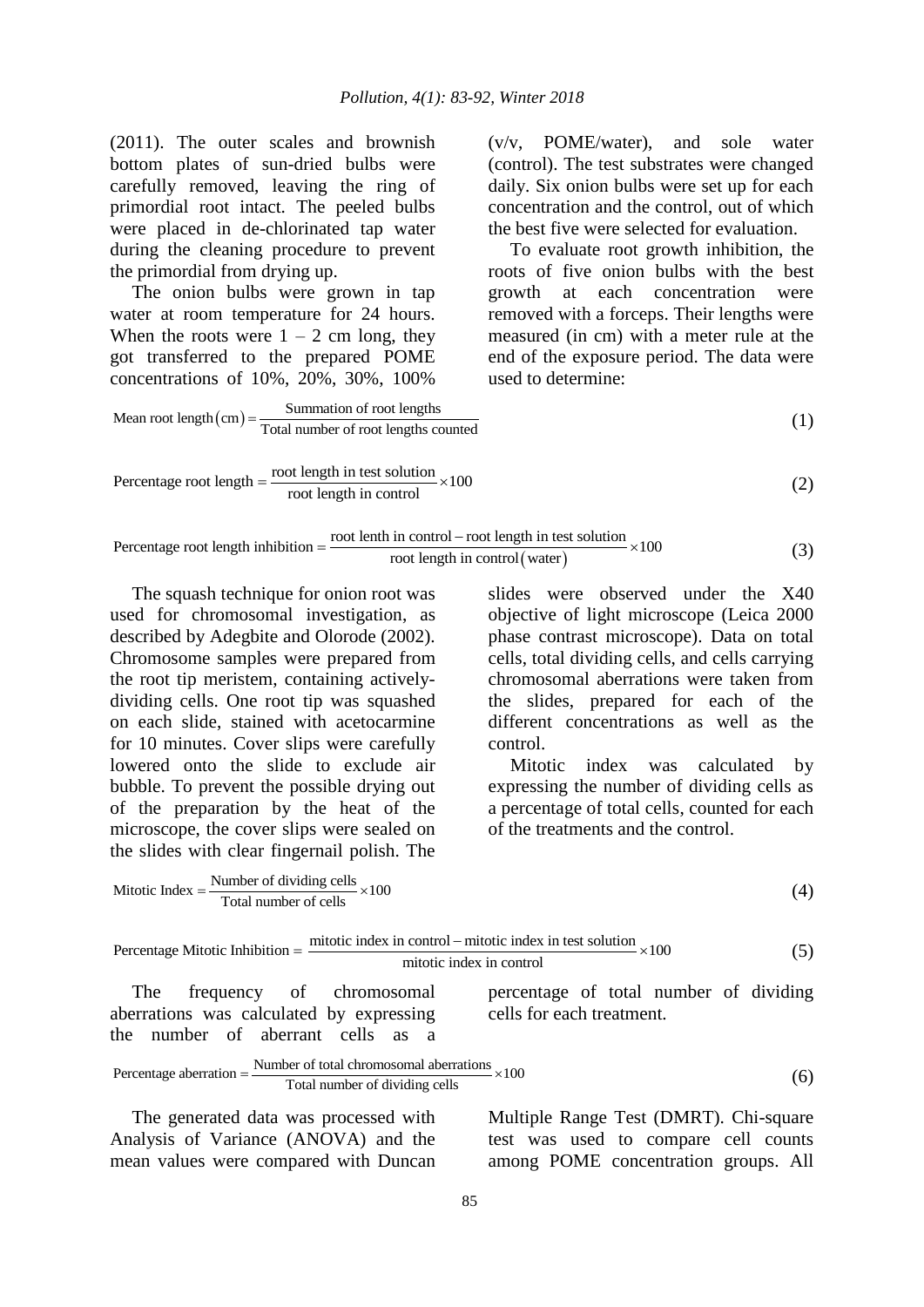analyses were done at 5% level of significance, using IBM SPSS version 22.

#### **RESULTS AND DISCUSSION**

Results from the analyses, carried out on POME, showed that total phosphate, potassium, and nitrogen levels in the POME were 195.00 mg/Lmg/L, 2049.00 mg/L, and 670.52 mg/L, respectively. The oil and grease level in POME was 893.11 mg/L while the pH was 5.6. The turbidity and alkalinity of POME were 500.0 mg/L and 498.4 mg/L, respectively. In addition, it was found that POME contained some trace/toxic metals. The levels of Pb, Cu, Cr, Zn, and Cd, found in the POME, were 0.02 mg/L, 0.75 mg/L, 0.19 mg/L, 2.96 mg/L, and 0.02 mg/L, respectively (Table 1).

| <b>POME</b> Characteristics              | <b>Concentrations</b> | <b>TDIW</b> limit |
|------------------------------------------|-----------------------|-------------------|
| Phosphate $(mg/L)$                       | 195.00                |                   |
| Potassium (mg/L)                         | 2,049.00              |                   |
| Total nitrogen (mg/L)                    | 670.52                | < 50              |
| Moisture content (mg/L)                  | 93.60                 |                   |
| Oil and grease $(mg/L)$                  | 893.11                | $\leq$ 25         |
| $pH$ (mg/L)                              | 5.6                   | $5 - 9$           |
| $BOD$ (mg/L)                             | 196.0                 | < 100             |
| $COD$ (mg/L)                             | 1,841                 | < 1,000           |
| Turbidity (NTU)                          | 500.0                 | < 150             |
| Chloride (mg/L)                          | 528.0                 |                   |
| Alkalinity (mg/L)                        | 498.4                 |                   |
| $TDS$ (mg/L)                             | 1,496.0               |                   |
| Conductivity (uS/cm)                     | 2,992.0               |                   |
| DO( mg/L)                                | 4.0                   |                   |
| Lead (mg/L)                              | 0.02                  |                   |
| Copper $(mg/L)$                          | 0.75                  |                   |
| Chromium (mg/L)                          | 0.19                  |                   |
| $\text{Zinc} \left( \text{mg/L} \right)$ | 2.96                  |                   |
| Cadmium (mg/L)                           | 0.02                  |                   |

**Table 1. Physicochemical characteristics of POME**

TDIW = Thai Department of Industrial Works (1997).

Some of these physico-chemical properties of POME, such as total nitrogen, oil, and grease, were far above the recommended limits set by Thai Department of Industrial Works (TDIW). In addition, the trace/toxic metals, including Cu, Zn, Cd, and Pb, found in the POME, were relatively high. Though these findings are in agreement with many other previous ones (Okwute and Isu, 2007; Igwe and Onyeagbado, 2007; Rupani et al., 2010; Ohiman et al., 2012; Syirat et al., 2014), the fact that the POME, used in this study, had undergone proper treatments prior to discharge, reinforces two facts: One, available POME treatment methods

seem not effective enough to reduce the pollution load of POME to acceptable levels, and two, POME is a unique industrial effluent in this sense that it is such a strong pollutant that even in case of being subjected to full biological treatment and a highly-efficient one, the remaining effluent still had relatively high concentrations of pollutants, compared to general wastewater standards (TDIW, 1997).

The trace/toxic metals, contained in POME, could have come from a number of sources such as the soil, used for oil palm plantation, atmospheric deposition, and palm oil refining processes. Apart from the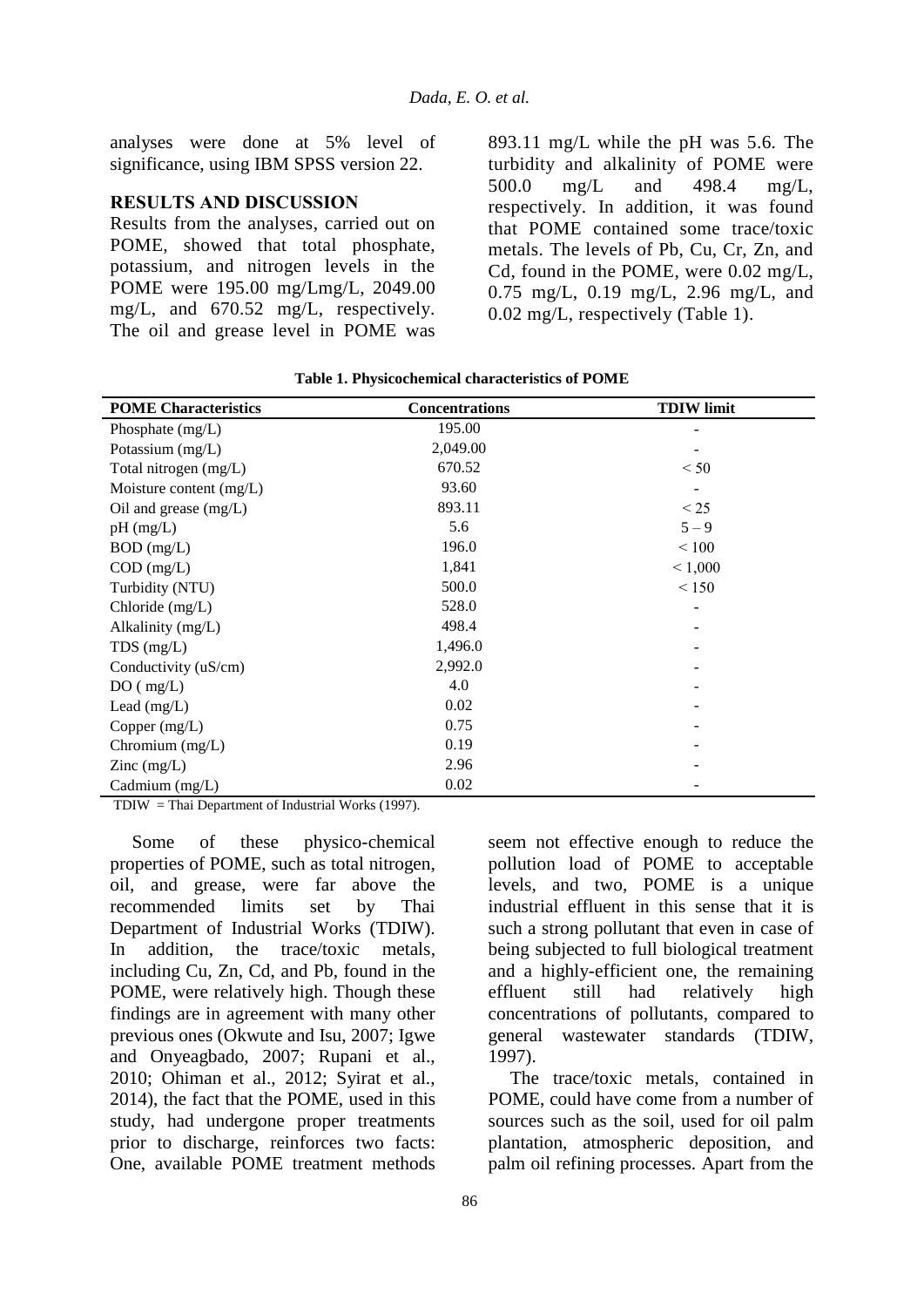fact that the poor physico-chemical qualities, observed in POME, pose a potential threat to ecological stability of the water bodies, into which it is discharged, the constituent metals in POME may indirectly find their way into human bodies via consumption of fish and other animals resident in these water bodies. Moreover, the presence of trace/toxic metals in POME suggests that the oil, extracted from the effluent, also contains these metals; therefore, it can be assumed that POME pollution has direct implications not only for ecological systems and the environment, but also human health.

Palm oil mill effluent inhibited root growth in *A*. *cepa* (Table 2), where the highest mean root length was recorded to be  $1.91 \pm 0.19$  cm when exposed to water only (control) at 24 hours. Similarly, at 48 and 72 hours of exposure, the highest mean growth of 2.51±0.16 cm was recorded in the control. Onions exposed to 100% of POME concentration recorded higher mean root lengths than the ones, exposed to 10%, 20%, and 30% concentrations. Inhibition of the root growth by POME was generally higher at 24 hours exposure, with the highest inhibition of 55.5%, occurring in onions exposed to 20% of POME concentration. The least root growth inhibition of 5.98% was recorded in the onions, exposed to 10% of POME concentration at 48 and 72 hours of exposure.

As indicated in Table 3, POME had significantly high  $(P < 0.01)$  inhibitory effects on the mitotic activities of *A*. *cepa* in comparison to the control in this study. The number of dividing cells, mitotic index, and mitotic inhibition declined as POME concentrations increased. At 24 hours of exposure, POME concentrations of 10%, 20%, 30%, and 100% produced 16.76%, 24.31%, 35.20%, and 48.53% significantly high (P < 0.01) mitotic inhibitions in *A*. *cepa* roots, respectively, relative to the control. At 48 hours of exposure, the least (19.51%) and the highest (54.12%) mitotic inhibitions were produced by POME of 10% and 100% concentrations respectively. In the same vein, at 72 hours of exposure, the highest significant ( $P < 0.01$ ) mitotic inhibition of 62.75% was produced by POME of 100% concentration. The differences in mitotic index among the *A*. *cepa* exposed to different POME concentrations were not significant (P > 0.05) at all evaluation intervals.

The chromosomal aberrations, observed in the roots of *A*. *cepa* that were exposed to different concentrations of POME, included multipolar, vagrant, C-mitosis, fragmented, bridged, sticky, bi-nucleated, and attached chromosomes (Table 4). There was no statistically-significant difference in chromosome aberrations of *A*. *cepa* roots, exposed to different concentrations of POME at 24 hours  $(\chi^2)$  $(3) = 1.845$ , P > 0.05), 48 hours  $(\chi^2(3)) =$ 1.795, P > 0.05), and 72 hours  $(\chi^2(3) =$ 3.286,  $P > 0.05$ ). Sticky chromosomes occurred most frequently throughout the observation phase, whereas multipolar and fragmented chromosomes were the least.

| <b>POMEC</b> oncen |               | Percentage root length |               |        | Percentage root<br>length inhibition |        |       |       |       |
|--------------------|---------------|------------------------|---------------|--------|--------------------------------------|--------|-------|-------|-------|
| trations           | 24hrs         | 48 hrs                 | 72hrs         | 24hrs  | 48hrs                                | 72hrs  | 24hrs | 48hrs | 72hrs |
| Control<br>(water) | $1.91 + 0.19$ | $2.51 + 0.16$          | $2.51 + 0.16$ | 100.00 | 100.00                               | 100.00 | 0.00  | 0.00  | 0.00  |
| 10%                | $0.90+0.13$   | $2.36 + 0.16$          | $2.36 + 0.16$ | 47.12  | 94.02                                | 94.02  | 52.88 | 5.98  | 5.98  |
| 20%                | $0.85 + 0.01$ | $1.93 + 0.12$          | $1.22 + 0.09$ | 44.50  | 76.89                                | 48.61  | 55.50 | 23.11 | 51.40 |
| 30%                | $0.98 + 0.71$ | $-36+0.09$             | $1.36 + 0.13$ | 51.31  | 54.18                                | 54.18  | 48.69 | 45.82 | 45.82 |
| 100%               | $1.29 + 0.17$ | $2.09 + 0.16$          | $2.09 + 0.24$ | 67.54  | 83.27                                | 83.27  | 32.46 | 16.73 | 16.73 |

**Table 2. Root growth and root inhibitions of** *A***.** *cepa* **exposed to different concentrations of POME**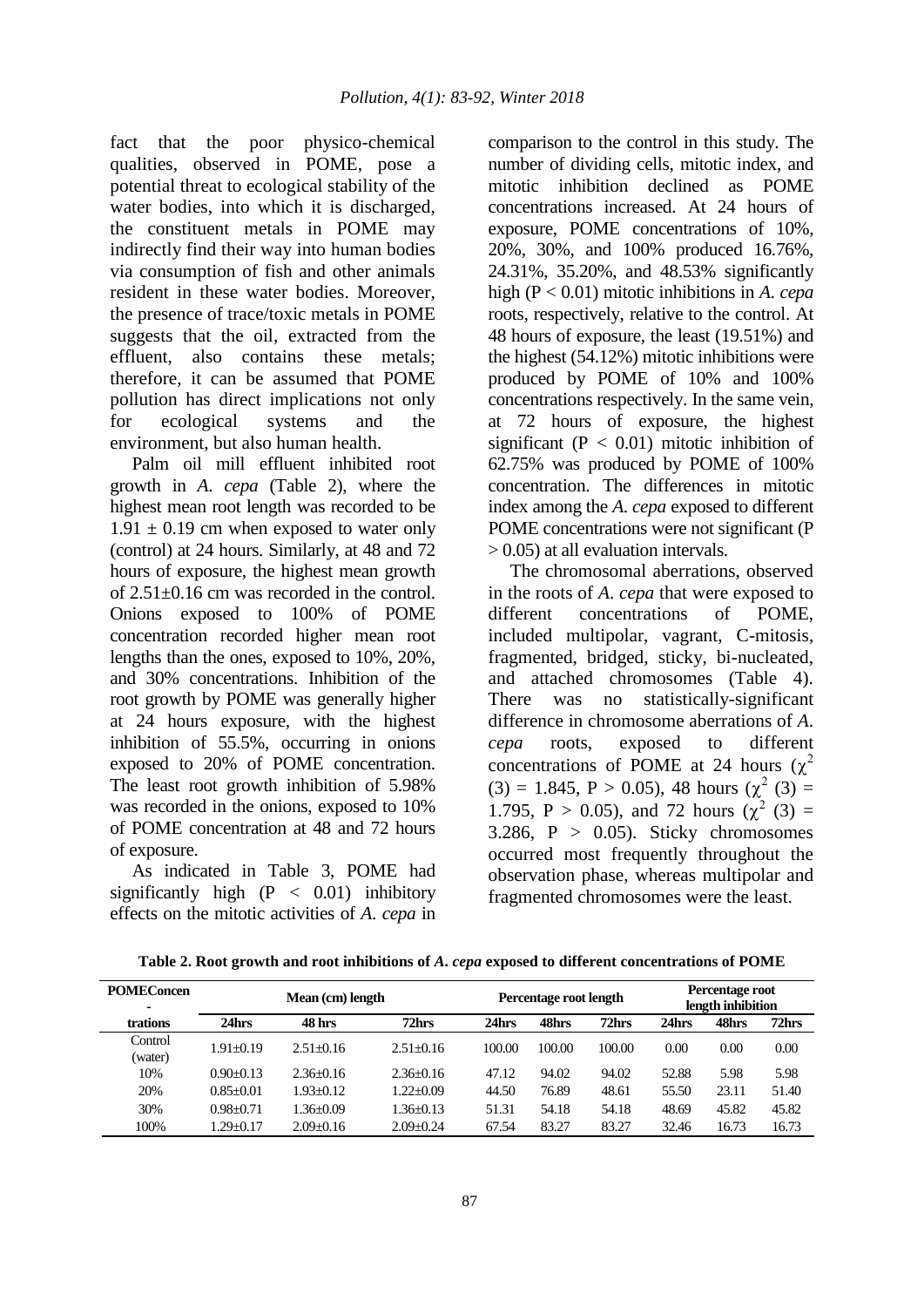#### *Dada, E. O. et al.*

| <b>POME</b><br>Concentration | <b>Number of dividing cells</b> | Mitotic index $(\% )$ | Mitotic inhibition $(\% )$     |  |  |  |  |  |
|------------------------------|---------------------------------|-----------------------|--------------------------------|--|--|--|--|--|
| 24 hours                     |                                 |                       |                                |  |  |  |  |  |
| Control                      | 51 <sub>b</sub>                 | 10.20                 | 0.00a                          |  |  |  |  |  |
| 10%                          | 41b                             | 8.49                  | 16.76b                         |  |  |  |  |  |
| 20%                          | 37ab                            | 7.72                  | 24.31cb                        |  |  |  |  |  |
| 30%                          | 31ab                            | 6.61                  | 35.20cd                        |  |  |  |  |  |
| 100%                         | 24a                             | 5.25                  | 48.53d                         |  |  |  |  |  |
| $\chi^2$ (P)                 | $11.34 \, (< 0.05)^*$           | 1.74 (> 0.05)         | $52.25 \, \textless\, 0.01)^*$ |  |  |  |  |  |
| 48 hours                     |                                 |                       |                                |  |  |  |  |  |
| Control                      | 51 <sub>b</sub>                 | 10.20                 | 0.00a                          |  |  |  |  |  |
| 10%                          | 39ab                            | 8.21                  | 19.51b                         |  |  |  |  |  |
| 20%                          | 33ab                            | 7.10                  | 30.39c                         |  |  |  |  |  |
| 30%                          | 27a                             | 5.96                  | 41.57c                         |  |  |  |  |  |
| 100%                         | 21a                             | 4.68                  | 54.12c                         |  |  |  |  |  |
| $\chi^2$ (P)                 | $15.58 \, (< 0.01)^*$           | 2.06 (> 0.05)         | $56.44 \, (< 0.01)^*$          |  |  |  |  |  |
|                              |                                 | 72 hours              |                                |  |  |  |  |  |
| Control                      | 51b                             | 10.20                 | 0.00a                          |  |  |  |  |  |
| 10%                          | 35ab                            | 7.50                  | 26.47b                         |  |  |  |  |  |
| 20%                          | 23a                             | 4.97                  | 51.28c                         |  |  |  |  |  |
| 30%                          | 20a                             | 4.44                  | 56.47c                         |  |  |  |  |  |
| 100%                         | 17a                             | 3.8                   | 62.75c                         |  |  |  |  |  |
| $\chi^2$ (P)                 | $26.74 \, (< 0.01)^*$           | 4.65 (> 0.05)         | 66.53 $(< 0.01)*$              |  |  |  |  |  |

**Table 3. The mitotic index and mitotic inhibition of** *Allium cepa* **exposed to the Effluent with different concentrations**

Values with the same alphabet are not significantly different from one another  $(P > 0.05)$ 

 $*$  = differences between groups are significantly different (P < 0.05).

| <b>POME</b>        | <b>Chromosome aberration type</b> |                |            |                |          |                  |                |                |              |                             |
|--------------------|-----------------------------------|----------------|------------|----------------|----------|------------------|----------------|----------------|--------------|-----------------------------|
| Concen-<br>tration | <b>Stk</b>                        | Cmit           | <b>Brg</b> | <b>Vag</b>     | Bnc      | <b>Mpl</b>       | Att            | Frag           | <b>Total</b> | $\frac{6}{6}$<br>aberration |
| 24 hours           |                                   |                |            |                |          |                  |                |                |              |                             |
| 10%                | 7                                 | $\theta$       | 4          | 5              | $\Omega$ | $\boldsymbol{0}$ | $\overline{2}$ | $\overline{0}$ | 20           | 48.78                       |
| 20%                | 7                                 | 0              | 5          | 5              | 0        |                  | 3              | 0              | 21           | 56.76                       |
| 30%                | 6                                 | 0              | 4          | 4              | 0        | 0                | 2              | $\theta$       | 16           | 51.61                       |
| 100%               | 5                                 | $\overline{c}$ | 3          | 2              | 0        | $\theta$         | 2              | $\theta$       | 14           | 58.33                       |
| 48 hours           |                                   |                |            |                |          |                  |                |                |              |                             |
| 10%                | 8                                 | $\theta$       | 6          | 4              | $\Omega$ | $\theta$         | 3              | $\overline{0}$ | 22           | 56.41                       |
| 20%                | 7                                 | 0              | 5          | 5              | 0        | $\theta$         |                | $\theta$       | 19           | 59.58                       |
| 30%                | 6                                 | 0              | 4          | 3              | 0        | $\overline{0}$   | 3              |                | 18           | 59.26                       |
| 100%               | 3                                 | $\Omega$       | 3          | $\overline{4}$ | 2        | $\Omega$         | 2              | $\mathbf{0}$   | 14           | 66.67                       |
| 72 hours           |                                   |                |            |                |          |                  |                |                |              |                             |
| 10%                | 6                                 |                | 5          | $\mathfrak{2}$ | 0        | $\theta$         | 4              | $\mathbf{0}$   | 16           | 51.43                       |
| 20%                | 6                                 | 0              | 4          | 3              | 0        |                  | 2              | 0              | 18           | 69.57                       |
| 30%                | 5                                 | 0              | 3          | 3              | 0        | 0                | 2              | $\overline{0}$ | 13           | 65.00                       |
| 100%               | 4                                 | 0              | 2          | 2              | 0        | $\overline{0}$   |                | 0              | 9            | 52.94                       |
| Total              | 70                                | 3              | 46         | 42             | 2        |                  | 28             |                | 182          |                             |

**Table 4. Chromosomal aberrations and percentage chromosomal aberrations in** *Allium cepa* **root cells, exposed to different POME concentrations.**

Stk = sticky; Cmit = c-mitosis; Brg = bridged; Vag = vagrant; Bnc = bi-nucleated; Mpl= multipolar; Att: attached; Frag = Fragmented.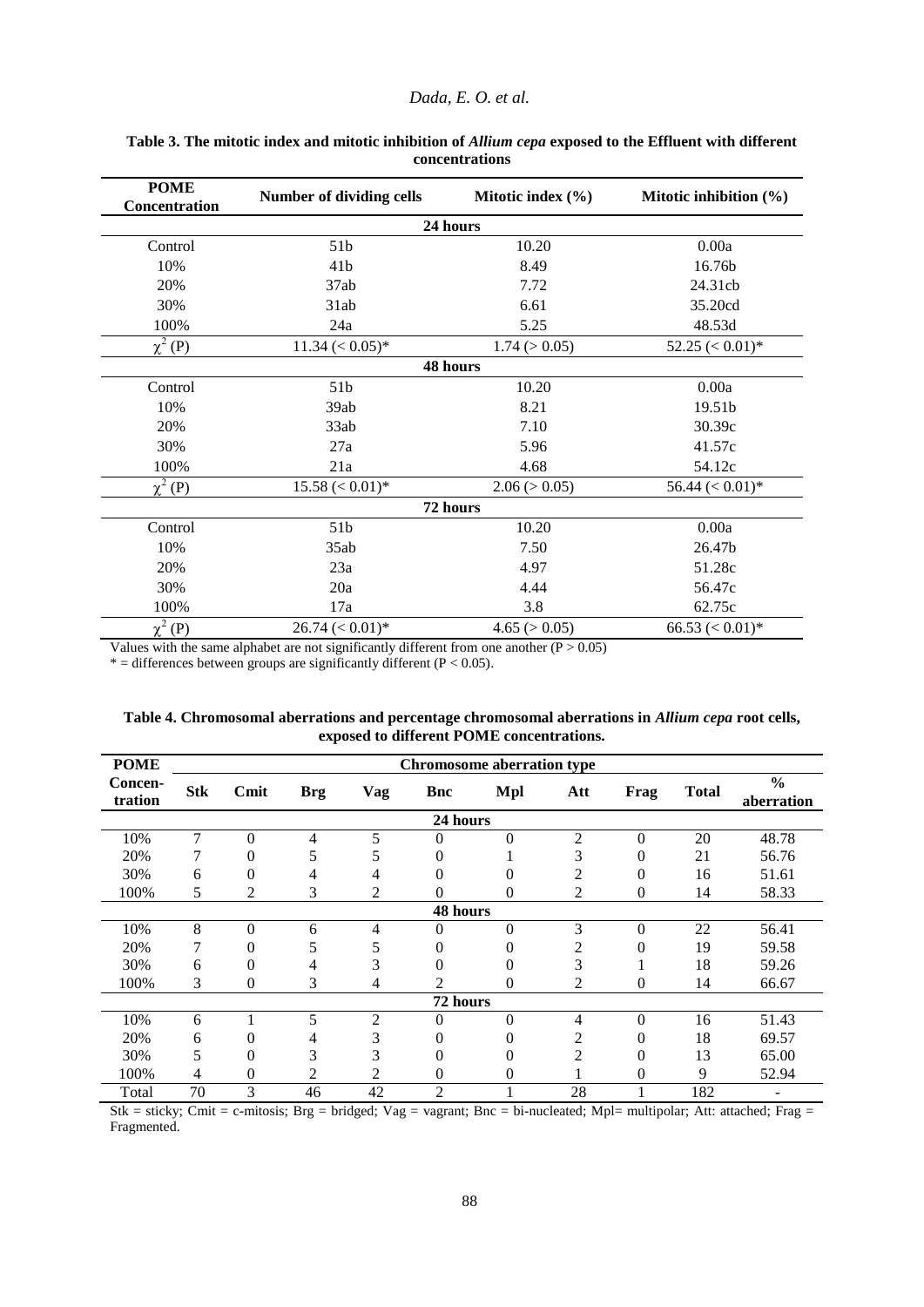The lowest percentage chromosomal aberrations of 48.78% was observed in *A*. *cepa* roots exposed to 10% POME concentration, while the highest percentage chromosomal aberrations of 58.33% was recorded in the roots of *A*. *cepa* exposed to 100% POME concentration. Palm oil mill effluent of 20% concentration produced the highest total count of aberrations, which was 21, 19, and 18, at 24, 48, and 72 hours of exposure, respectively. Figures 1a-l illustrates photomicrographs of some representative pictures of normal mitotic cells, and cells containing aberrant chromosomes as observed in this study. Normal mitotic stages were observed in the root tip cells, exposed to water only (control) with proper divisions of the cell stages occurring in the control, too.

Inhibition of root growth and induction of chromosomal aberrations are indicative of cytotoxicity and genotocicity, occasioned by the contaminants, especially metals, in POME. Mitotic inhibition has been associated with cell cycle disruption and chromatin dysfunction, induced by metal-DNA interactions (Glinska et al., 2007). Some metals like Cd and Pb have been implicated in enzyme inhibition, mutation, and chromosomal irregularities (Zhang and Yang, 1994; Johnson, 1998).

Plant systems, like *A*. *cepa*, are among the bioassays, developed in order to detect mutagenicity, genotoxicity, and cytotoxicity, brought about by environmental pollutants. They are sensitive, cheap, and effective bioassays (Gopalan, 1999; Grant, 1999). Plant roots are generally used in bioassays since they are the first structures to be exposed to chemicals in both water and soil (Fiskesjo, 1997; Odeigah et al*.,* 1997). *Allium* test is reported to have high correlations with other test systems (MIT-217 cell test with mice, rats, or humans *in vivo*) and could be used as an alternative to laboratory animals

in toxicological research (Fiskesjo and Levan, 1993). As a result, the harmful effects observed in plant genetic materials could also be similarly observed in man and other animals. Hence, the chromosomal aberrations, induced by POME in this study, suggest that POME may be potentially genotoxic to both man and other animals. In view of this undesirable reality, there should be specific attention paid to finding alternative uses of POME rather than its mere disposal. It has been recorded that POME is potentially capable of being converted to a number of value-added products such as (1) citric acid, (2) carotenoid, which can be further utilized for the production of vitamin A and E (Alam et al., 2008), (3) fertilizer (Basiron and Weng, 2004), and (4) biodiesel (Gutiérrez et al., 2009). The increased mean root lengths observed in onions exposed to 100% of POME concentration, compared to the ones exposed to lower POME concentrations in this study, could be due to maximal availability of organic nitrogen and organic sulphur in 100% POME (Nwoko et al., 2012), which gives credence to POME's potential usage as an organic fertilizer.

## **CONCLUSION**

The results of this study indicate that palm oil mill effluent is not only capable of causing ecological disruptions in the environment receiving it, but is also potentially genotoxic to resident organisms. Therefore, sustained research efforts are needed to transform POME to other value-added products, instead of merely disposing it. In the meantime, if POME would not be converted to other useful products and needs to be disposed, it should first be subjected to adequate and effective treatments to reduce its pollutant constituents to safe limits.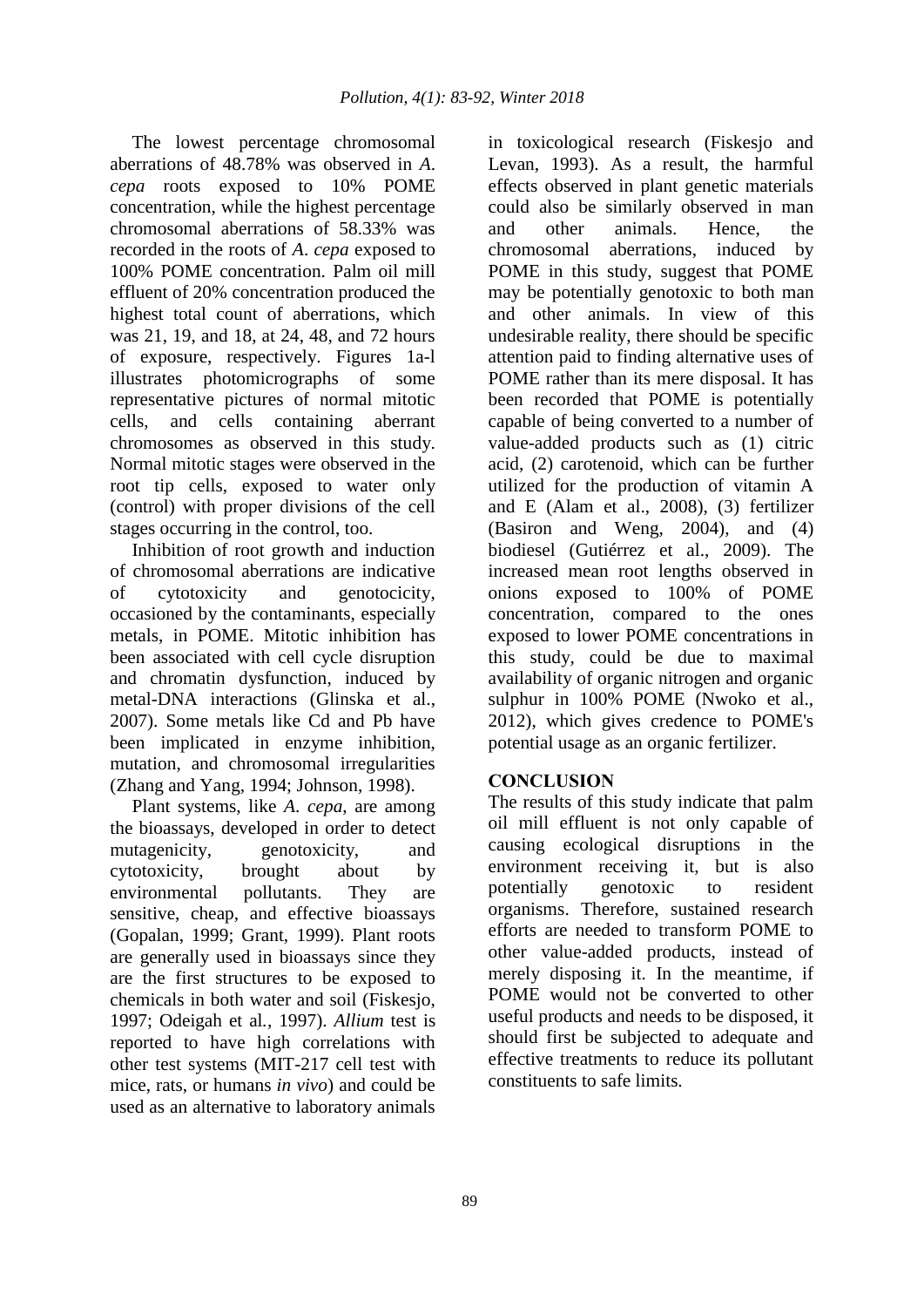







**Fig. 1a. Normal prophase Fig. 1b. Normal metaphase Fig. 1c. Normal anaphase**



**Fig. 1d. Normal telophase Fig. 1e. Multipolar chromosomes Fig. 1f. Vagrant chromosome**







**Fig. 1g. C- Mitosis Fig. 1h. Fragmented chromosomes Fig. 1i. Bridged chromosomes**





**Fig. 1j. Sticky chromosome Fig. 1k. Bi-nucleated chromosome Fig. 1l. Attached chromosomes**

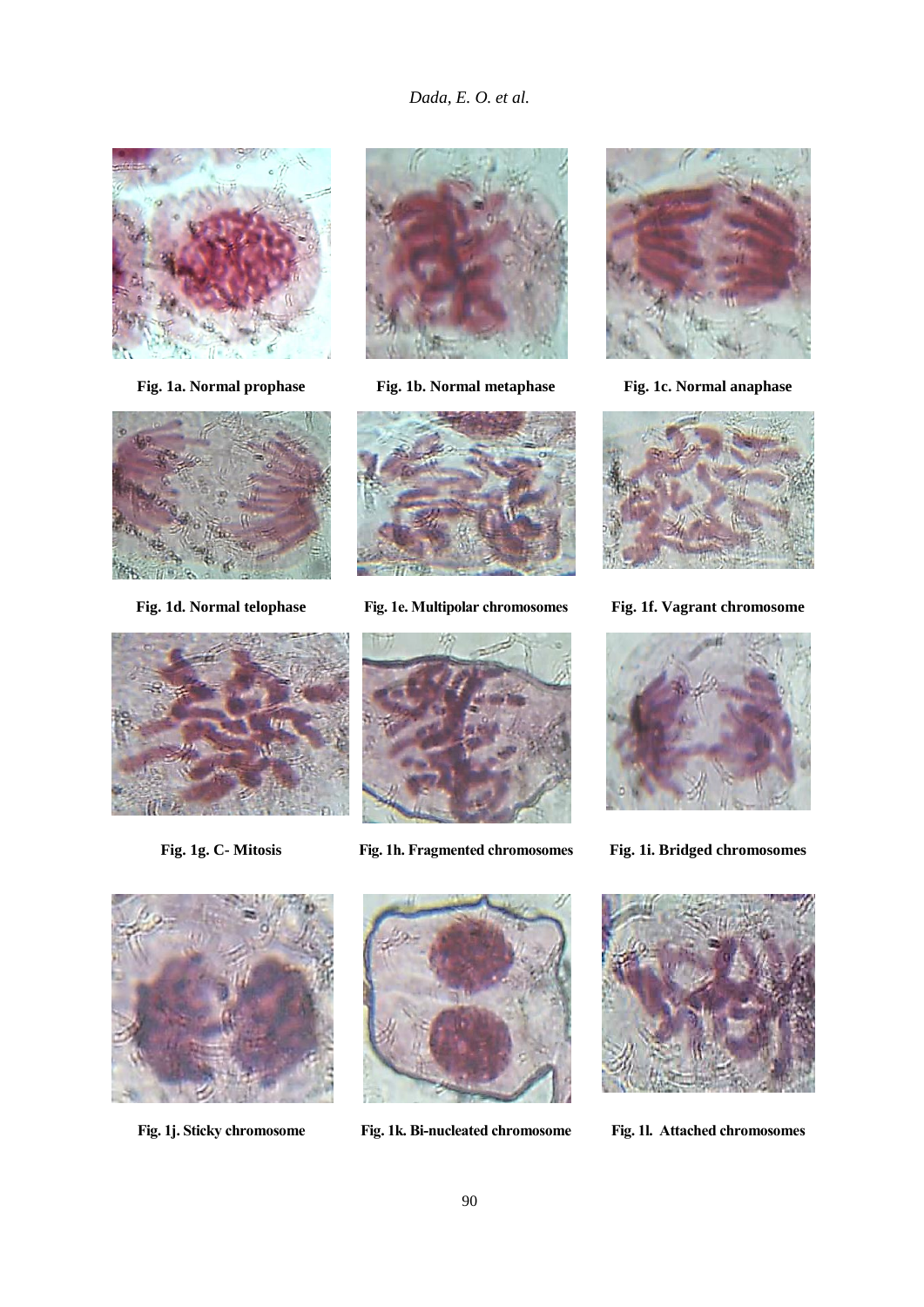#### **REFERENCES**

Adegbite, A. E., and Olorode, O. (2002). Karyotype studies of three species of *Aspilia thouar*

(Heliantheae – Asteraceae) in Nigeria. Plant Sci Res Comm., 3, 11-26.

Ademoroti, C. M A. (2006). Standard Method for Water and Effluents Analysis. 1<sup>st</sup> Ed., Foludex Press Ltd., Ibadan.

Alam, M. Z., Jamal, P. and Nadzir, M.M. (2008). Bioconversion of palm oil mill effluent for citric acid production: statistical optimization of fermentation media and time by central composite design. Wor J. Microbio. Biotech., 24, 1177-1185.

American Public Health Association, APHA, (1998). American Standard Methods for Examinations of Water and Wastewater. 19<sup>th</sup> Ed. American Public Health Association (APHA)- American Water Works Association (AWWA)- American Pollution Control Federaation (WPCF), Washinghton, D. C.

Awotoye, O. O., Dada, A. C. and Arawomo, G. A. O. (2011). Impact of palm oil processing effluent discharging on the quality of receiving soil and rivers in South western Nigeria. J. Appl. Sci. Res., 7(2), 111-118.

Basiron, Y. and Weng, C. K. (2004). The oil palm and its sustainability. J. Oil Palm Res., 16(1), 1-10.

Fiskesjo, G (1997). Allium test for screening chemicals: Evaluation of cytological parameters: In Plant for environmental studies. Environ. Toxico., 16, 391-398.

Fiskesjo, G. and Levan, A. (1993). Evaluation of the first ten MEIC chemicals in the Allium test. Alterna Lab. Ani. Res., 21, 139-149.

Glinska, S., Bartczak, M., Oleksiaka, S. Wolska, A., Gabara, B. and Posmyk, M. (2007). Effects of anthocyanin-rich extract from red cabbage leaves on meristematic cells of *Allium cepa* L. roots treated with heavy metals. Ecotoxicol Environ. Saf., 68, 343-350.

Gopalan, H. N. (1999). Ecosystem health and human wellbeing: the mission of the international programme on plant bioassays. Muta. Res., 426(2), 99-102.

Grant, W. F. (1999). Higher plant assays for the detection of chromosomal aberrations and gene mutations: a brief historical background on their use for screening and monitoring environmental chemicals. Muta. Res., 426, 107-112.

Gutiérrez, L. F., Sánchez, O. J. and Cardona, C. A. (2009). Process integration possibilities for biodiesel production from palm oil using ethanol obtained from lignocellulosic residues of oil palm industry. Biores. Techn., 100(3), 1227-1237.

Hartley, C. N. S. (1988). The Oil Palm. Longman Scientific and Technical, UK,  $3<sup>rd</sup>$  Ed., pp 14-17.

Igwe, J. C. and Onyegbado, C. C. (2007). A review of palm oil mill effluent (POME) water treatment. Global J. Environ. Res., 1(2), 54-62.

Johnson, F. M. (1998). The genetic effects of environmental lead. Rev. Muta Res., 410, 123-140.

Madaki, Y. S. and Seng, L. (2013). Palm oil mill effluent (POME) from Malaysia palm oil mills: waste or resource. Inter. J. Sci., Environ. Tech., 2(6), 1138-1155.

Nwoko, C. O., Peter-Onoh, C. and Ogunyemi, S. (2012). Plant nutrient recovery following palm oil mill effluent soil amendment in a maize (*Zea mays*) grown in screen house experiment. Inter. J. Agric Rural Dev., 15(2), 1109-1118.

Odeigah, P. G., Ijimakinwa, J. Lawal, B. and Oyeniyi, R. (1997). Genotoxicity screening of leachates from solid industrial wastes evaluated with the Allium test. Atlas, 25, 311-321.

Ohimain, E. I., Seiyaboh, E. I., Izah, S. C., Oghenegueke, E. V. and Perewarebo, G. T. (2012). Some selected physico-chemical and heavy metal properties of palm oil mill effluents. Greener J. Phy. Sci., 2(4), 131-137.

Okwute, L. O. and Isu, N. R. (2007). The environmental impact of palm oil mill effluent (POME) on some physico-chemical parameters and total aerobic bioload of soil atb a dump site in Anyigba, Kogi State, Nigeria. Afri. J. Agric. Res., 2(12), 656-662.

Olorunfemi, D. I., Ogieseri, U. M. and Akinboro, A. (2011). Genotoxicity screening of industrial effluents using onion bulbs (*Allium cepa* L.). J. Appl Environ. Sci., 15(1), 211-216.

Otti, V. I., Ifeanyichukwu, H. I., Nwaorum, F. C. and Ogbuagu, F. U. (2014). Sustainable oil palm management in engineering development. Civil Environ. Res., 6(5), 121-125.

Parveen, F. R. (2010). Review of current palm oil mill effluent (POME) treatment methods: vermicomposting as a sustainable practice. Worl Appl. Sci. J., 11(1), 70-81.

Rank, J. and Nelson, M. H. (1994). Evaluation of the *Allium* anaphase-telophase test in relation to genotoxicity screening of industrial wastewater. Mut. Res., 3, 17-24.

Rupani, P. F., Ibrahim, M.H. and Ismail, S. A. (2013). Vermicomposting bio-technology: recyling of palm oil